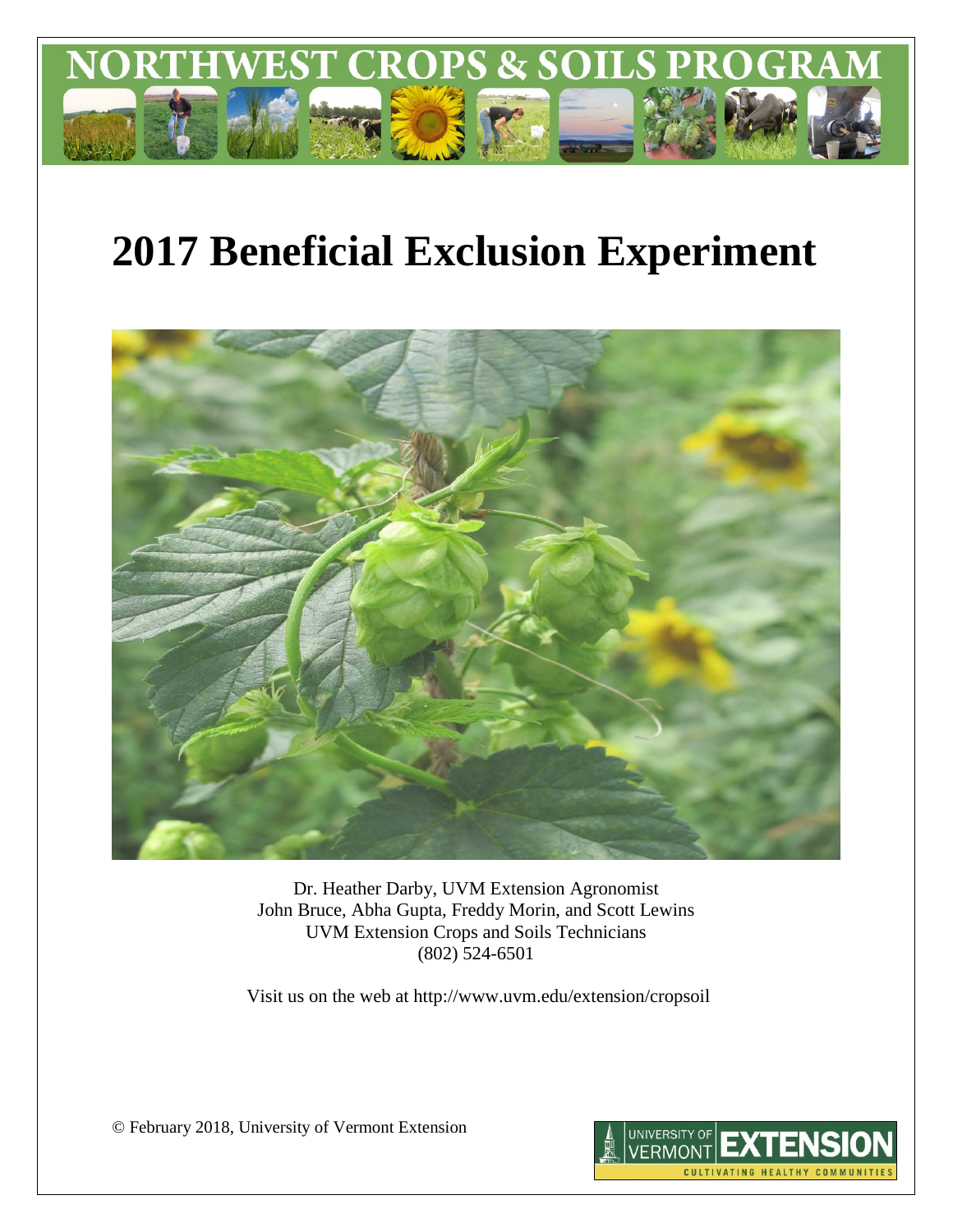#### **2017 BENEFICIAL EXCLUSION EXPERIMENT Dr. Heather Darby, University of Vermont Extension heather.darby@uvm.edu**

There are over 400 acres of hops currently in production within the Northeast with many new growers coming onto the scene. While hop production in the Northeast continues to rebound, many farmers are looking for additional information and clarity on how pests can impact their crop production. Compared to the Pacific Northwest and other hop growing regions around the world, we do not currently have a clear understanding of the role and impact that beneficial insects have within our hop yards. It is particularly important to quantify the benefit that natural enemies provide in order to help determine economic and action thresholds for hop pests.

Within the Northeast, hop aphids (HA), two-spotted spider mites (TSSM), and potato leaf hopper (PLH) prove to be among the most detrimental pests for hop growers and can have significant impacts on hop yields and quality.



**Image 1: PLH nymphs on hop leaf underside.**

Potato leafhopper (Image 1) is a native pest that feeds on a wide array of broad leaf plants causing leaf necrosis on the outer edges resulting in damage known as "hopperburn". Damage is caused by feeding on hop stem and leaf via piercing sucking mouthparts resulting in reduced yields and in severe cases can result in first year plant death. The PLH generally overwinter in southern locations and will migrate north during the early summer months, weather dependent.

HA are soft bodied insects that can be often found residing on the undersides of leaves (Image 2). Cool wet conditions foster favorable conditions for HA. During feeding they secrete a sugary substance called "honeydew". When secreted, the honeydew provides the perfect habitat for sooty mold fungi to grow. Plant productivity is reduced by aphid feeding on foliage yet the greater yield and quality problems come as a result of sooty mold resulting in diminished cone quality and marketability.





**Image 2: Wingless HA on hop leaf.**

The TSSM is a very small eight-legged pest that causes stippling damage on leaves and cones of hop plants (Image 3). This can lead to browning, defoliation and severe cone damage within the hop yard. Hot, dry and dusty conditions often occurring mid-summer are ideal for outbreaks of TSSM during the critical periods of cone development and maturation. It is here within cone development that we tend to see the most damage from TSSM, often times resulting in cone browning and shattering.

**Image 3: Adult female two spotted spider mite with prominent black spots on each side (photo courtesy of D.G. James).**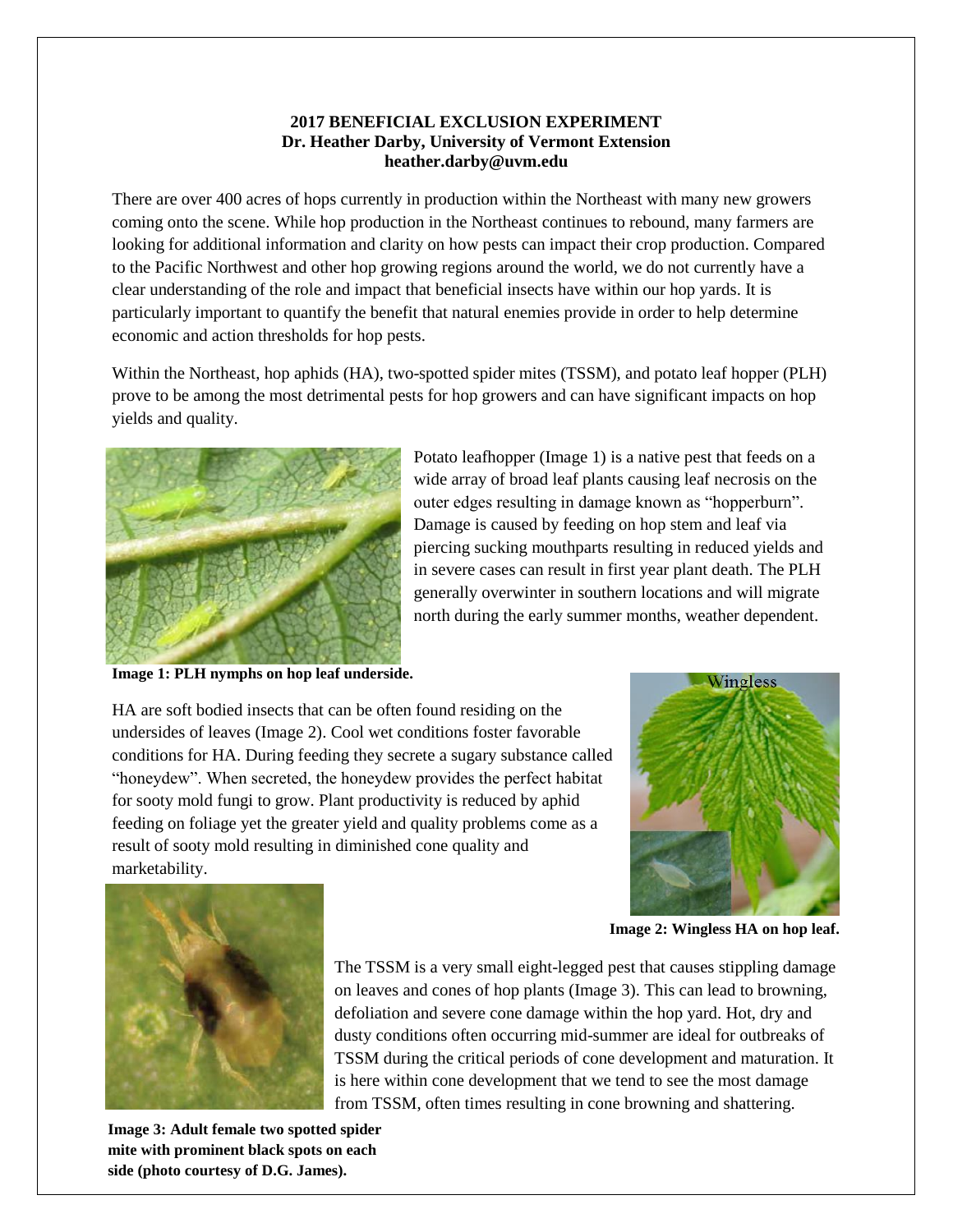These pests can have detrimental impacts on the hop quality, yields, and plant vigor, and are capable of causing economic impacts depending on population levels within the hop yard. Due to the impacts and potential for damage among these common pests, we are driven to determine the impact that beneficial insects can have on these pest populations.

# **MATERIALS AND METHODS**

Within the study, we quantified naturally occurring predation and parasitism of TSSM, HA, and PLH by conducting a natural enemy exclusion experiment. The exclusion experiment was conducted at three sites (Alburgh, VT, Starksboro, VT, and Northfield, MA) three times throughout the season (June, July, and August). We used a split plot design where the treatments were "open" vs "excluded" and we replicated it across ten Nugget and ten Cascade plants at each site. We paired one "open" string and one "excluded"

string per hill, and block by variety. The "excluded" treatments consisted of a single hop leaf enclosed in a 6" x 10" organza mesh bag (Uline.com) with a small piece of cotton wound around a petiole to before cinching the bag closed. The "open" treatments consisted of a single hop leaf with a small piece of cotton wound around the petiole and a twist-tie to hold it in place.

Prior to applying the treatments, we scouted 20 mature hop leaves per variety, recording the number of PLH, TSSM, and HA on each leaf. After the leaves were scouted, if any natural enemies were found they were removed. Ten leaves per variety were then assigned the "exclusion" treatment enclosed in a mesh bag and the other ten leaves per variety were assigned the



**Image 4: Hop plant with bine treatments.**

"open" treatment where pests were subjected to natural enemy attack.

One week after the treatments were applied at each site, we returned, again recording the number of PLH, TSSM, and HA on each leaf (Table 1). At the end of each trial period, we compared the increase in PLH, TSSM, and HA between the "open" and "excluded" leaves for both varieties at the three sites (Image 5 & 6).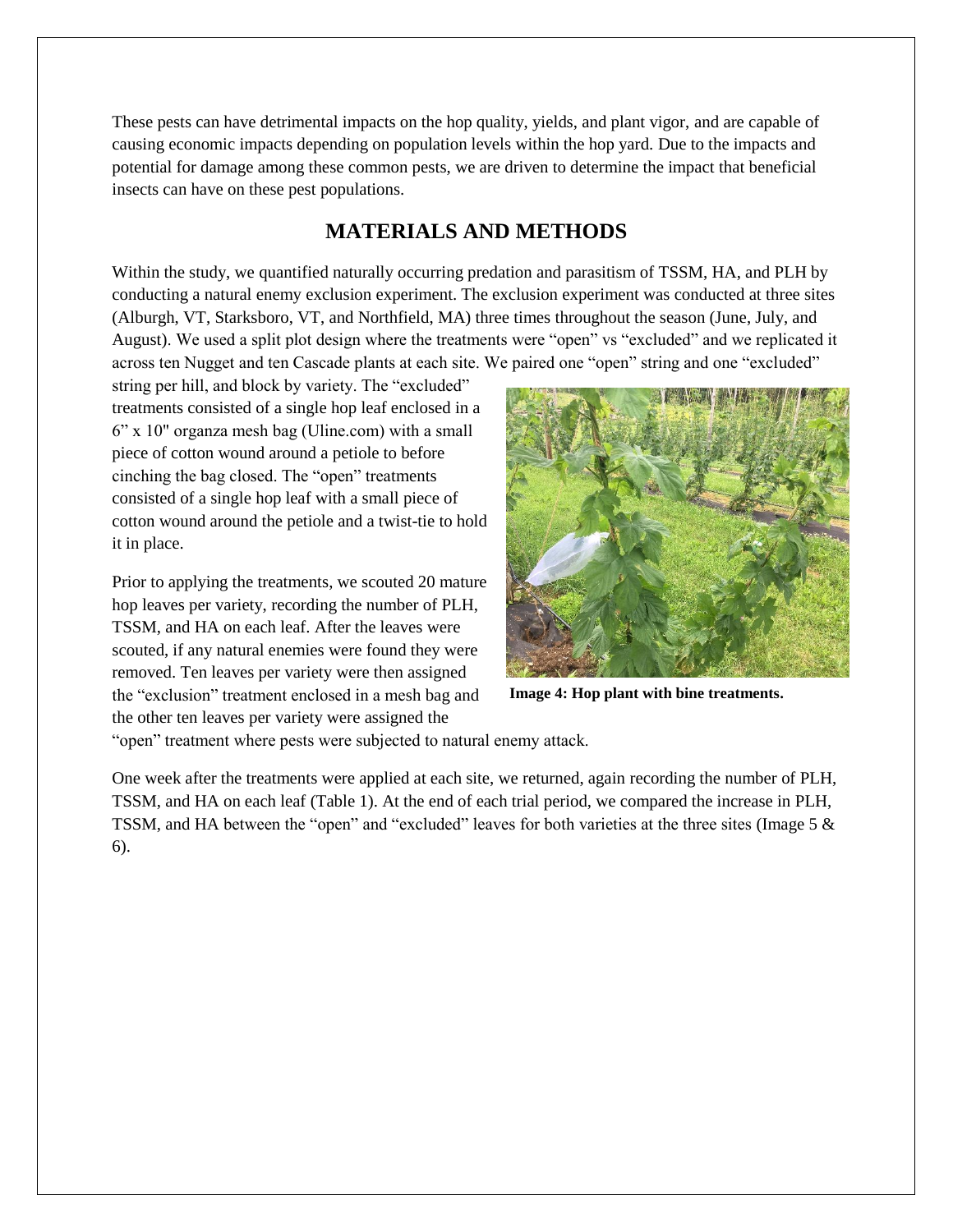|              | Northfield | Starksboro | Alburgh   |
|--------------|------------|------------|-----------|
| <b>Start</b> | $20$ -Jun  | $22$ -Jun  | $26$ -Jun |
| End          | $27$ -Jun  | $30-J$ un  | $3-Jul$   |
| <b>Start</b> | $21-Jul$   | $26$ -Jul  | $25$ -Jul |
| End          | $28-Jul$   | $2-Aug$    | $1-Aug$   |
| <b>Start</b> | $10-Aug$   | $17-Aug$   | $14-Aug$  |
| End          | $23$ -Aug  | $24$ -Aug  | $21-Aug$  |

**Table 1: Treatment observation dates from June-August in Northfield MA, Starksboro, and Alburgh, VT.**



**Image 5: Excluded treatment with organza mesh bag and cotton around petiole.** 



**Image 6: Open treatment with cotton around petiole.**

The three different sites, aside from being geographically distinct, are all managed slightly differently and face distinct challenges in terms of pests within their hop yards.

The Alburgh, VT location has a diverse surrounding landscape, is organic, sprayed three times for disease throughout the season, and has not been sprayed any insecticide for three years. The Starksboro, VT location sprays insecticide occasionally and is managed conventionally. The Northfield, MA location has a comparatively less diverse surrounding habitat and is managed conventionally. The Northfield, MA location follows a more regimen schedule of pesticide applications for weeds and disease, and sprayed on a weekly basis from late-May until early-Sep. Throughout this period, three insecticide applications were made between mid-Jun and mid-Jul consisting of Imidacloprid and Bifenthrin.

Each site within the trial had greater than average number of Growing Degree Days (GDDs) and well above average precipitation for this season, resulting in an uncharacteristically wet spring and early summer. We did generally see rain begin to normalize by the latter half of July for our southernmost locations. With different management practice we saw distinct difference in pest populations throughout the three sites.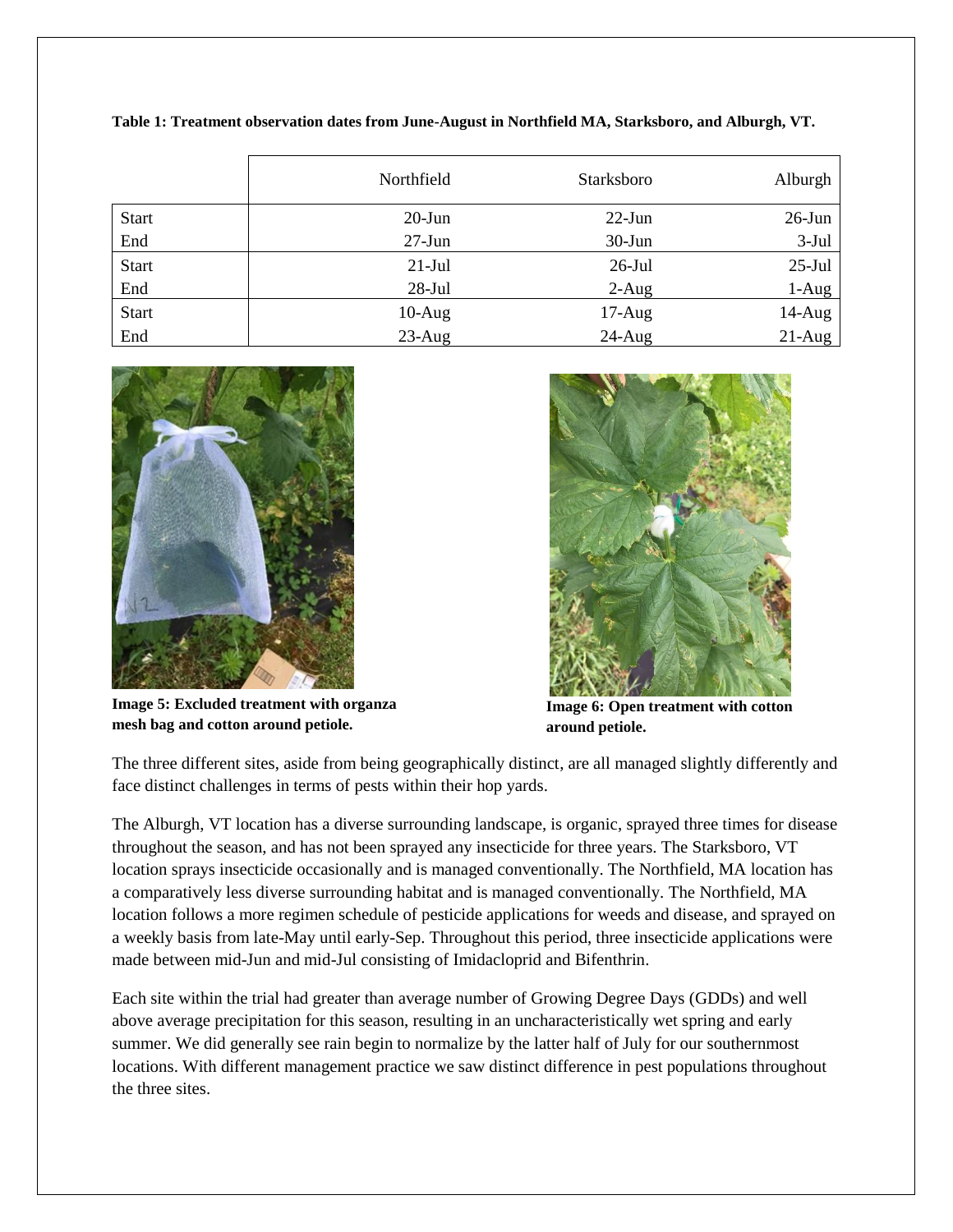# **RESULTS**

The open treatment would have allowed for natural enemies to prey on the hop pest populations whereas the excluded treatment would have kept natural predators away from the pests. Hence, it is expected that a decrease in pests in the open treatment would be a sign of predation due to populations of natural predators. An increase in pests in the open treatment may indicate an absence or low abundance of natural predators.

The Northfield, MA site showed very few significant differences in pest counts between open and excluded treatments for any of the sampling periods. There was a significant difference observed between open and excluded treatments for TSSM in June. There was an increase of 23.3 TSSM in the open treatment, whereas the exclusion treatment showed an increase of 6.40 (Figure 1).



**Figure 1: The effect of natural enemy exclusion on TSSM in Northfield, MA in July.**

In Starksboro there was no difference in TSSM counts for open and excluded treatments throughout the entire season, but there were some differences in June PLH and August HA counts. For June, there was an increase of 1.80 PLH in the open treatment and an increase of 5.20 for excluded treatment (Figure 2). The HA also showed significant differences in August with an increase of 1.20 for the open treatment, and an increase of 7.95 for excluded treatment (Figure 3).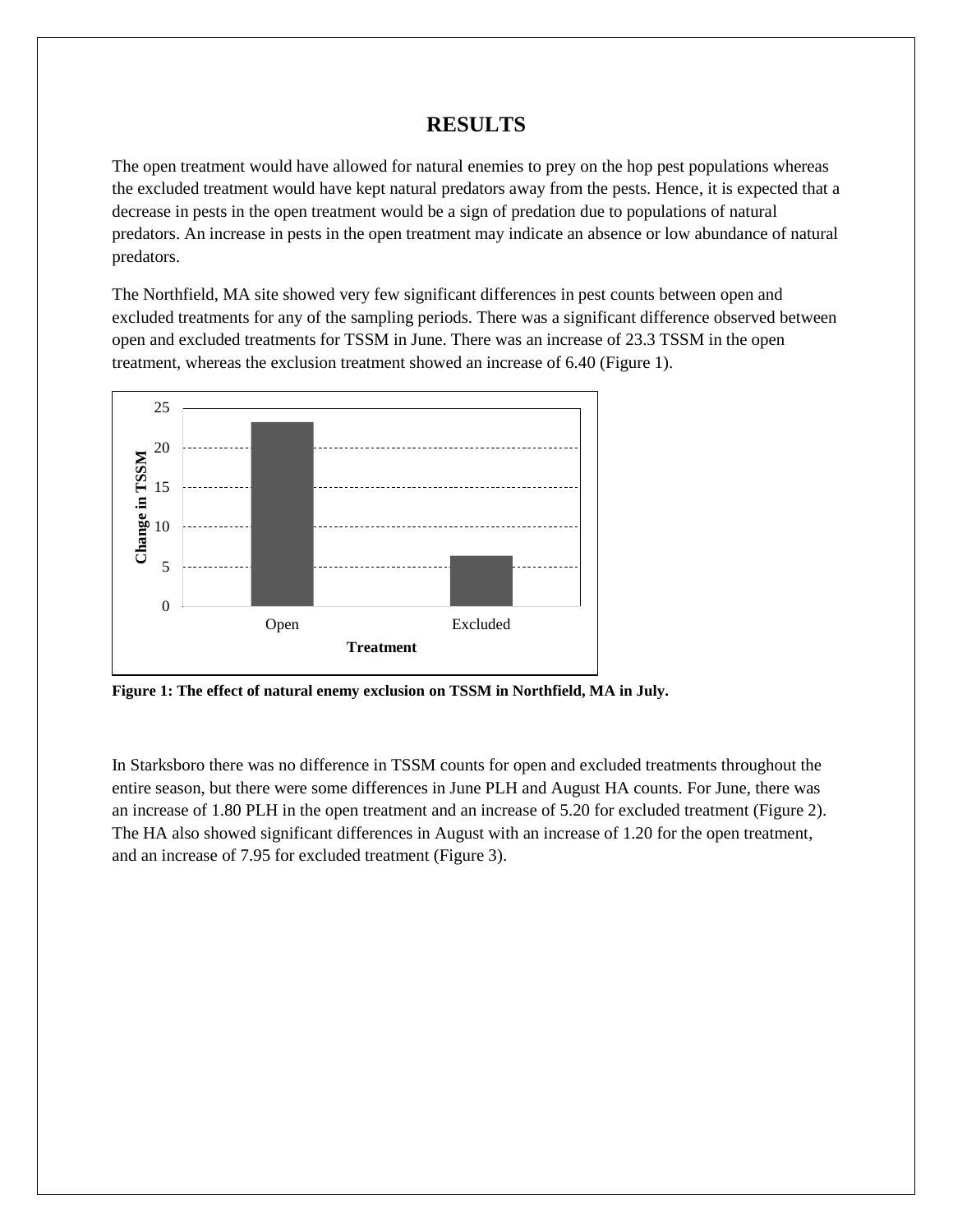

**Figure 2: The effect of natural enemy exclusion on potato leafhoppers in Starksboro, VT in June.**



**Figure 3: The effect of natural enemy exclusion on hops aphid in Starksboro, VT in August.**

The Alburgh site showed the most significant differences in pest counts when leaves were left open or excluded. In June there was a difference in TSSM, though very small, showing and increase of 0.25 for open treatments and a decrease of 0.20 for excluded treatments. In July, the HA showed a 4.10 increase for open and an 18.2 increase for the excluded treatment (Figure 4). In August we saw differences in both HA and TSSM. The HA had an increase of 2.35 for the open treatment whereas the excluded treatment had an increase of 49.1 (Figure 5). For TSSM there was an increase of 0.05 for the open treatment and an increase of 2.83 for the excluded treatment (Figure 6).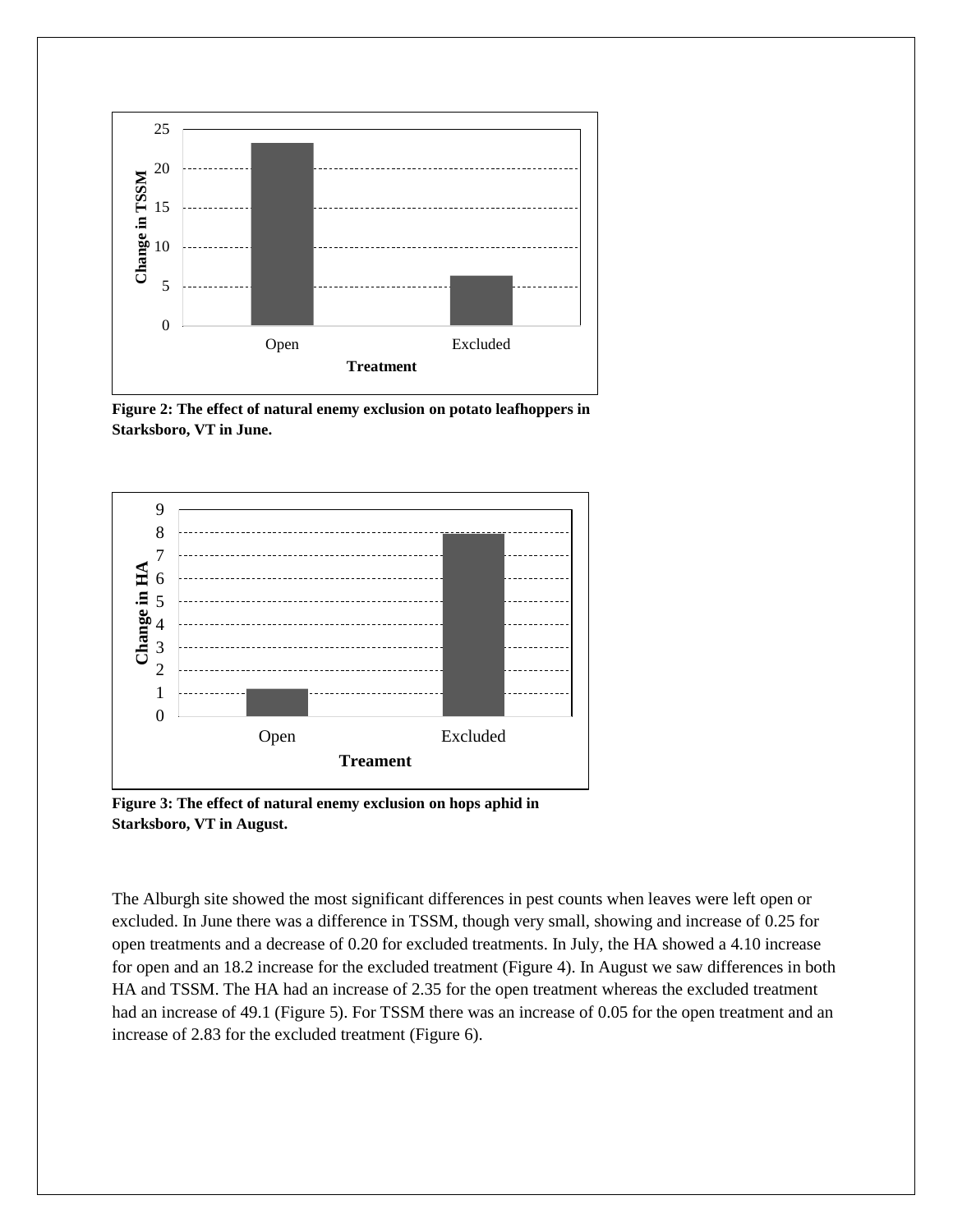

**Figure 4: The effect of natural enemy exclusion on hop aphids in Alburgh, VT in July.**



**Figure 5: The effect of natural enemy exclusion on HA in Alburgh, VT in August.**



**Figure 6: The effect of natural enemy exclusion on TSSM in Alburgh, VT in August.**